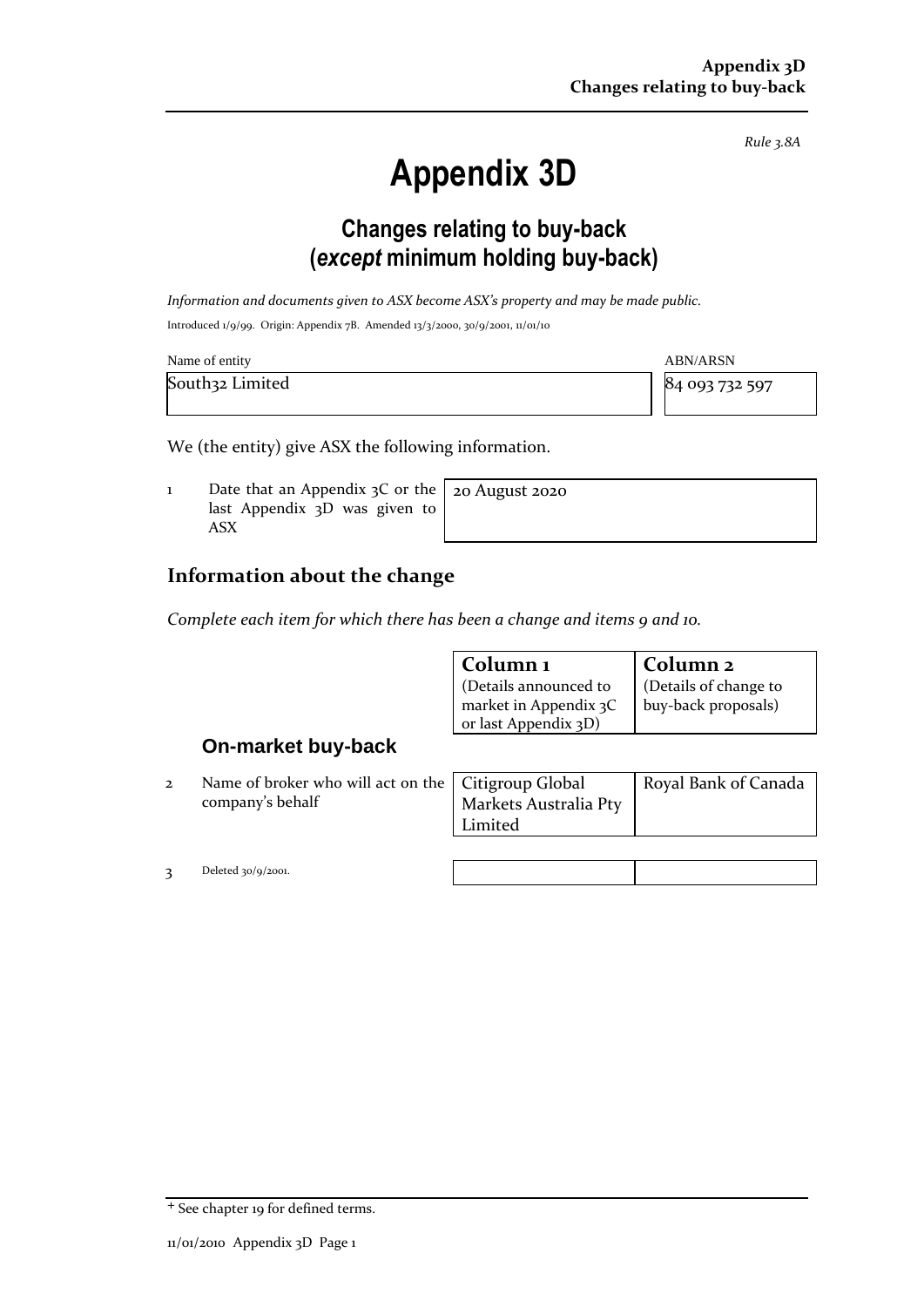|   |                                                                                                                                                                                                                                                                                                                                                                                                                    | Column <sub>1</sub><br>(Details announced to<br>market in Appendix 3C<br>or last Appendix 3D)                            | Column <sub>2</sub><br>(Details of change to<br>buy-back proposals)                                                                                                                                                                                                                                                     |
|---|--------------------------------------------------------------------------------------------------------------------------------------------------------------------------------------------------------------------------------------------------------------------------------------------------------------------------------------------------------------------------------------------------------------------|--------------------------------------------------------------------------------------------------------------------------|-------------------------------------------------------------------------------------------------------------------------------------------------------------------------------------------------------------------------------------------------------------------------------------------------------------------------|
| 4 | If the company/trust intends to buy<br>maximum<br>number<br>back<br>a<br>οf<br>shares/units – that number<br>Note: This requires a figure to be included, not a<br>percentage. The reference to a maximum number<br>is to the total number including shares/units<br>already bought back and shares/units remaining to<br>be bought back. If the total has not changed, the<br>item does not need to be completed. | No change                                                                                                                | Up to the number of<br>shares for which the<br>total buy-back<br>consideration paid or<br>payable is up to<br>US\$1,386,487,838.<br>(Previously<br>US\$1,136,487,838<br>per<br>appendix 3D released<br>20 August 2020).<br>The Company<br>reserves the right to<br>suspend or terminate<br>the buy-back at any<br>time. |
| 5 | If the company/trust intends to buy<br>back<br>maximum<br>number<br>of<br>a<br>shares/units<br>the<br>number<br>remaining to be bought back                                                                                                                                                                                                                                                                        | Appendix<br>Refer<br>3E<br>24 December<br>dated<br>2020 for details<br>- of<br>shares which may still<br>be bought back. | Up to the number of<br>shares for which the<br>total buy-back<br>consideration paid or<br>payable is up to<br>US\$259,262,390<br>(amended to align<br>with USD/AUD FX<br>true-up completed for<br>31 December 2020<br>half-year financial<br>results).                                                                  |

<sup>+</sup> See chapter 19 for defined terms.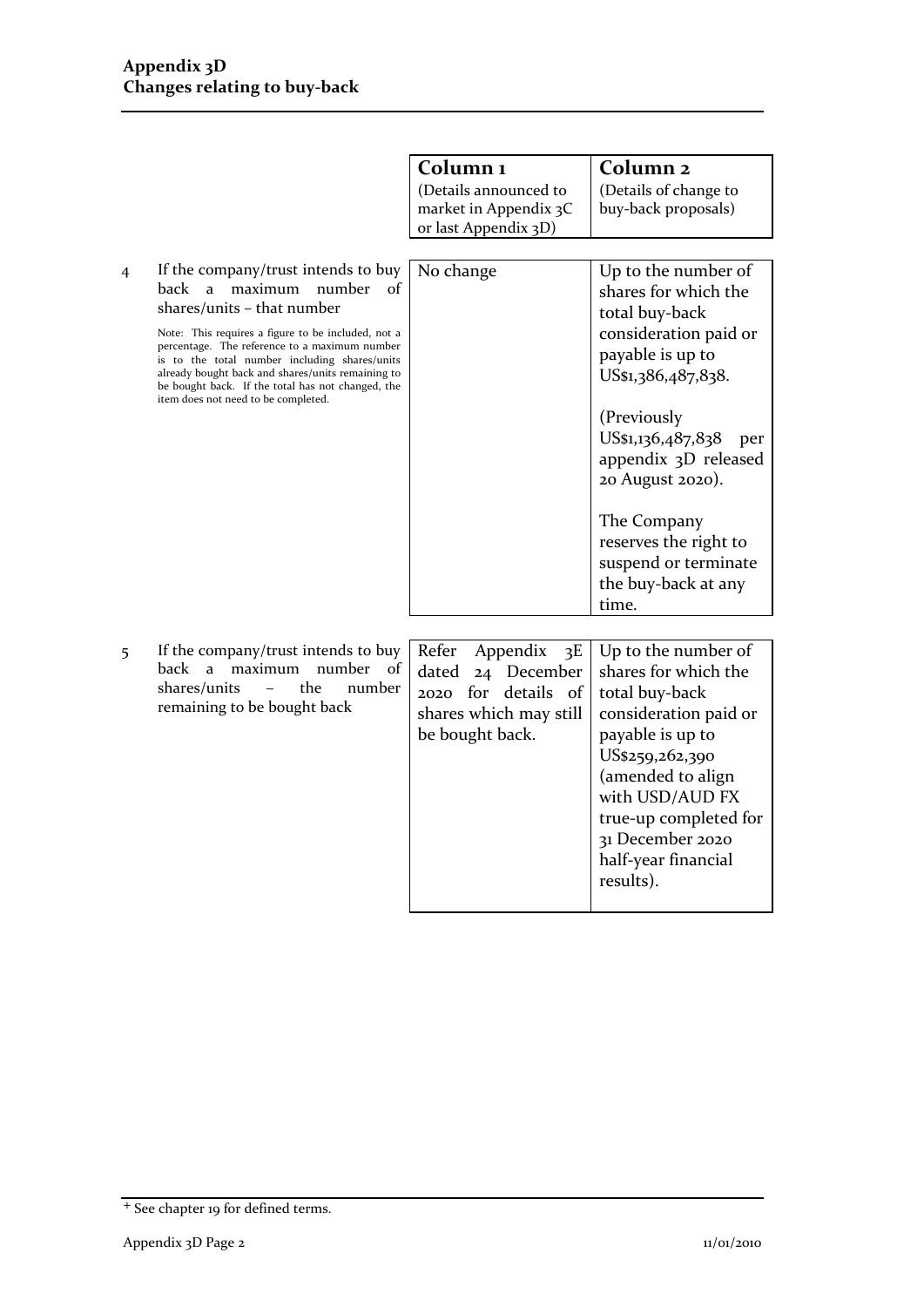| 6            | If the company/trust intends to<br>buy-back shares/units within a<br>period of time – that period of time;<br>if the company/trust intends that<br>buy-back be of unlimited<br>the<br>duration - that intention | The Company intends<br>to buy-back shares in<br>the period 11 April<br>2017 to 3 September<br>2021 (inclusive) or<br>earlier if<br>US\$1,136,487,838<br>worth of shares are<br>bought back prior to<br>that date. | The Company intends<br>to buy-back shares in<br>the period in April<br>2017 to 3 September<br>2021 (inclusive) or<br>earlier if<br>US\$1,386,487,838<br>worth of shares are<br>bought back prior to<br>that date. |
|--------------|-----------------------------------------------------------------------------------------------------------------------------------------------------------------------------------------------------------------|-------------------------------------------------------------------------------------------------------------------------------------------------------------------------------------------------------------------|-------------------------------------------------------------------------------------------------------------------------------------------------------------------------------------------------------------------|
|              |                                                                                                                                                                                                                 | The Company<br>reserves the right to<br>suspend or terminate<br>the buy-back at any<br>time.                                                                                                                      | The Company<br>reserves the right to<br>suspend or terminate<br>the buy-back at any<br>time.                                                                                                                      |
| $\mathbf{r}$ | If the company/trust intends to buy $\vert$ Not applicable                                                                                                                                                      |                                                                                                                                                                                                                   | Not applicable                                                                                                                                                                                                    |

7 If the company/trust intends to buy back shares/units if conditions are met – those conditions

| Not applicable | Not applicable |
|----------------|----------------|
|                |                |

## **All buy-backs**

| 8           | Any other change                                                                                                                                               | Not applicable                                                      | Not applicable |
|-------------|----------------------------------------------------------------------------------------------------------------------------------------------------------------|---------------------------------------------------------------------|----------------|
| $\mathbf Q$ | Reason for change                                                                                                                                              | Change of Broker and increase the potential<br>size of the program. |                |
| 10          | Any other information material to a   None<br>shareholder's/unitholder's decision<br>whether to accept the offer (eq,<br>details of any proposed takeover bid) |                                                                     |                |

<sup>+</sup> See chapter 19 for defined terms.